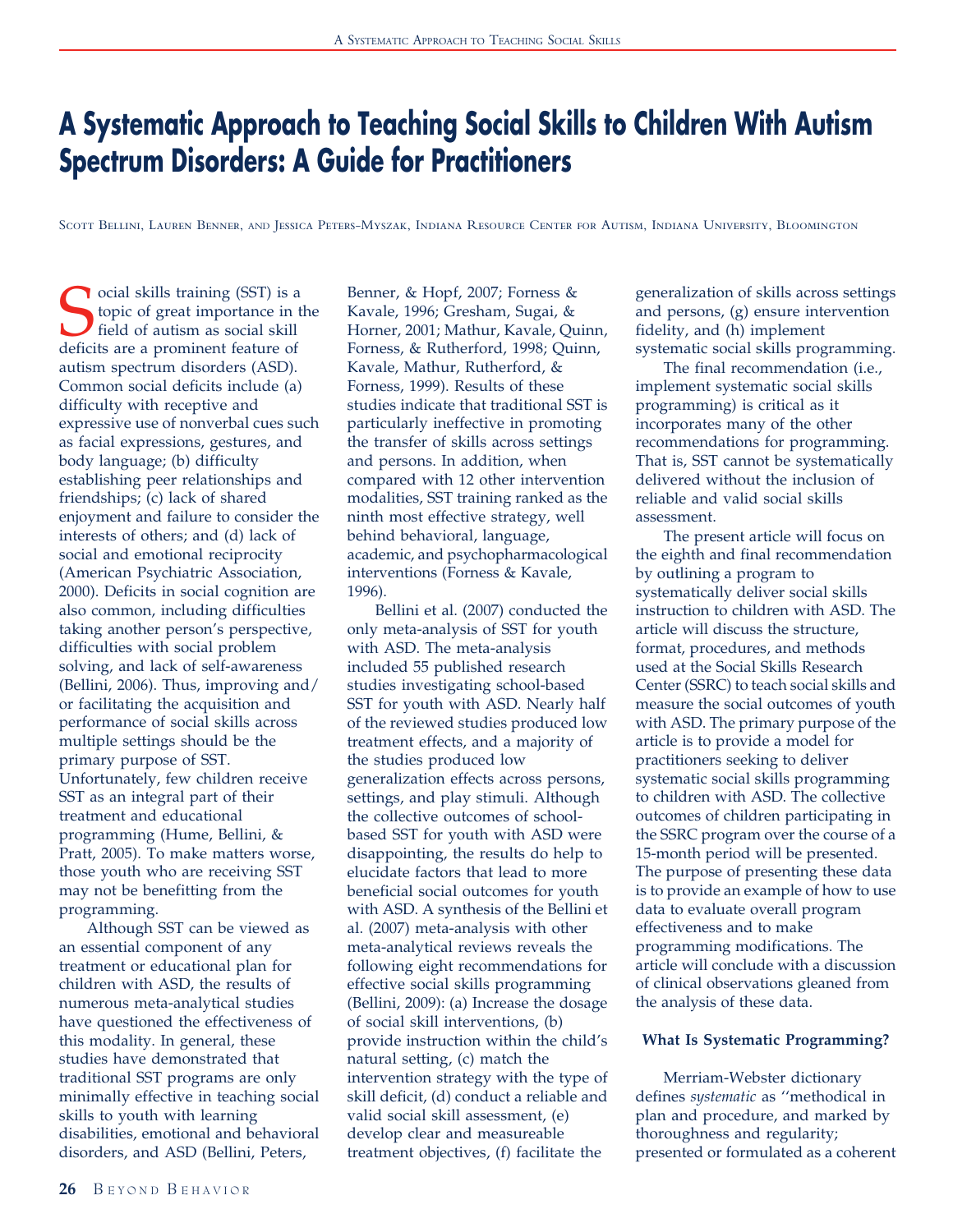

body of ideas or principles''. Applying this definition, we can say that much of the programming in schools is often delivered systematically. When dealing with problem behaviors, schools often follow a process that uses a functional behavior assessment (FBA). First, they determine the function of a behavior by identifying salient antecedent and consequent events. Next, educators develop a hypothesis as to why the behavior is occurring and then develop an individual behavior plan that addresses the data collected in the FBA. In addition to behavioral programming, schools routinely address academic functioning systematically. For academic skills, many schools are implementing a response-tointervention (RtI) approach to programming that emphasizes the collection of systematic data. In this approach, teachers collect preassessment data to ascertain the child's current level of functioning. They then provide instruction that is suited to the child's individual level of performance. Performance is then assessed on a continual basis throughout the school year. The use of FBA and RtI approaches in the schools is driven by federal special education laws that mandate their use.

Without the support of explicit federal mandates, experience tells us that systematic programming of SST is not taking place in schools. Usually schools have no organized plan for teaching social skills. Although social objectives are commonly developed for students with ASD, they are rarely based on a reliable and valid assessment of social functioning. Furthermore, seldom does SST proceed in a methodical or systematic fashion. Commonly, SST is relegated to inferior status and implemented only when teachers and other school practitioners have the extra time to address it. Another common occurrence is for educators to deliver a single intervention strategy under the guise of social skills programming. For instance, a

member of the school team might go to a workshop on the topic of Social Stories, become enthusiastic about writing stories, and then proceed to implement this strategy for numerous students on her caseload. The problem with this method is that implementing a single strategy without conducting an assessment or determining how the strategy fits into the child's overall social skills program is not systematic programming. Perhaps a student on the educator's caseload is having difficulties maintaining personal space during interactions with peers, so the educator writes a Social Story to address this. However, an intervention addressing this single social behavior would probably miss the fact that the student's difficulty with personal space is a result of his or her inability to read nonverbal cues of others or his lack of selfawareness. Instead of a single Social Story, the student would likely benefit more from the Social Story intervention in addition to instruction on reading nonverbal cues, a selfmonitoring intervention, and behavior rehearsal to practice the skills covered in the Social Story. In the example above, the educator's mistake was not the use of a Social Story; it was the use of the Social Story in isolation, without first collecting data on the nature of the child's social skill deficits. Her intervention, though well intended, was short-sighted, disjointed, and too narrowly focused. Systematic programming follows a methodical and orderly process that is thorough and comprehensive.

# Teaching Social Skills From a Systematic Framework

The SSRC is a university-based clinic specializing in delivering and measuring the outcomes of social skill interventions for children with ASD. The SSRC was established in the spring of 2008 and is a collaborative effort between the Indiana Resource Center for Autism and the Indiana University

School Psychology Program. Services are delivered by school psychology graduate students under the supervision of the first author. The social skills program at the SSRC follows the Building Social Relationships model (Bellini, 2006), which incorporates the following five steps:

- 1. Assess social functioning
- 2. Distinguish between skill acquisition and performance deficits
- 3. Select intervention strategies
- 4. Implement intervention
- 5. Evaluate and monitor progress A conceptual underpinning of the

Building Social Relationships model is that social interactions involve three integrated components: social cognitive processes (e.g., perspective taking, attention, self-awareness, declarative/procedural knowledge), emotional regulation (e.g., reducing anxious symptomatology), and the performance of discrete social behaviors (e.g., joining in, responding to initiations, asking questions). As such, social skills programming must address each of these integrated components. (See Bellini [2006] for a thorough description of the conceptual foundation of the model.) The present article will focus on the implementation of the Building Social Relationships model at the SSRC.

Children receiving services at the SSRC range in age from 5 to 12 years and have been diagnosed with autism, Asperger syndrome, and pervasive developmental disorder not otherwise specified (PDD-NOS) as reported by parents at intake. At least one child in the program does not have a diagnosis of an autism spectrum disorder. His parents reported that he has been diagnosed with attention-deficit hyperactivity disorder–combined type and has experienced significant difficulties with peer relationships. Specific diagnoses are not determined via assessment as they have no impact on the procedures used in the SSRC social skills program. The cognitive functioning of the children in the program ranges from mild cognitive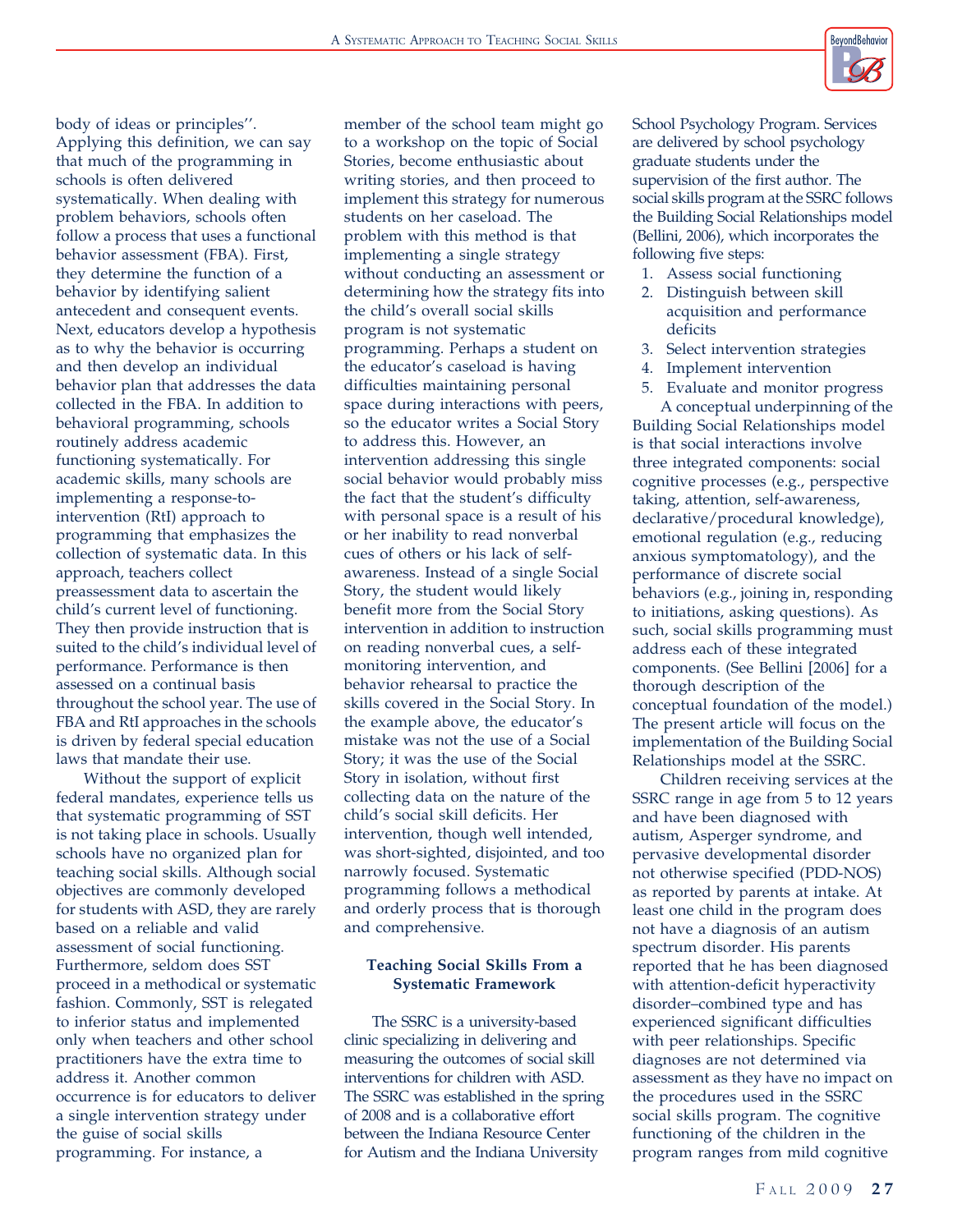impairment to above average intelligence. Some children have limited expressive language skills and use only two- to three-word phrases, whereas others exhibit age-appropriate expressive language. Although the program was designed specifically for children with ASD, we admit children irrespective of diagnosis, cognitive functioning, and language ability. The SSRC social skills program targets skill deficits that are identified during the assessment process. From a practitioner's standpoint, confirming the child's diagnosis is not nearly as useful as determining the nature of the child's social skill difficulties and selecting strategies that directly target these difficulties.

#### Assess Social Functioning

Evaluation of social skills and social competence is a critical element of SST (Bellini, 2006) and is the first step of the Building Social Relationships model. The first step of the model consists of conducting a thorough assessment of the individual's current level of social skills functioning. The purpose of the social skills assessment is to identify skill deficits that will be the direct target of the intervention and to establish a baseline for current social functioning. The SSRC social assessment involves the direct assessment of social skills (via systematic observation) and the evaluation of social competence (via interview and rating scales).

Gresham (2002) divided social skills assessment methods into three categories that measure different levels of social functioning and social validity. Type I measures include rating scales and interviews designed to measure social competence or perceptions of social performance. An advantage of Type I measures is that treatment objectives developed from these measures are likely to be accepted and viewed as socially acceptable by the key stakeholders who provided the behavior ratings. Another major advantage of Type I measures is

their ability to efficiently obtain information regarding social behavior from a variety of sources and across a variety of settings. Type II measures involve the direct assessment of the child's social skills or social behaviors. As such, these measures are valuable to progress monitoring and are used extensively in applied research studies involving single-subject methodology. Type II measures are sensitive to small changes in behavior because they are linked directly to the skills being taught. For instance, if the clinician identifies ''joining-in activities with peers'' as a skill to teach, she would then observe the child to measure whether joining-in behavior has increased over the course of the intervention. Determination of treatment effectiveness would be based on changes in the target behavior. Type III measures are the least valid assessment measures but still have clinical utility. Type III measures involve conducting roleplay scenarios or asking questions related to social cognition (e.g., social problem solving or perspective taking scenarios). For instance, if the clinician is teaching a child to effectively respond to bullying, she could set up a role-play scenario that requires the child to deal effectively with a bully. Or, if she is teaching perspective taking to a child, she could set up a role-play that requires the child to infer the thoughts or feelings of another person. Although these are important areas to address via intervention and should be measured via assessment, research has demonstrated that these measures are not related to measures of social competence (Type I measures) or measures of social skills (Type II measures). At this point in time, the SSRC does not use Type III measures as outcome measures, but we do use them to periodically probe improvements in perspective taking and other social cognitive components.

The SSRC uses two measures of social competence (or Type I

measures): the Social Skills Rating System (SSRS; Gresham & Elliot, 1990) and the Autism Social Skill Profile (ASSP; Bellini & Hopf, 2007). The SSRS is a widely used measure of social competence. This questionnaire provides information on the social competence of youth aged 3 to 18 years. The SSRS has been used in studies examining the social skills of individuals with ASD (Bellini, 2004, 2006; Koning & Magill-Evans, 2001; Ozonoff & Miller, 1995). The ASSP (Bellini & Hopf, 2007) is an assessment tool that provides a comprehensive measure of social competence for youth with ASD. The items on the ASSP represent a broad range of social behaviors typically exhibited by individuals with ASD, including initiation skills, social reciprocity, perspective taking, and nonverbal communication skills. The ASSP was designed for use with youth with ASD between the ages of 6 and 17 years. A preliminary analysis of the psychometric properties of the ASSP with 340 youth with ASD indicated that the instrument has strong validity and reliability for this age group (Bellini & Hopf, 2007). The items on the ASSP represent specific social behaviors that are commonly associated with ASD. These items represent the behaviors that become the direct target of the subsequent intervention. We refer to these targeted skills as component skills.

The SSRC also uses Type II measures to determine progress on our program objectives. We routinely measure three common social objectives for every child in the program (social initiation, social responding, and social engagement). The percentage of social engagement with peers is used as the primary social skills outcome in the SSRC. Social engagement is defined as active participation in an activity or play sequence with a peer involving shared toys, objects, and play items. For instance, if the child was seated at a table with other children and played with play dough, the activity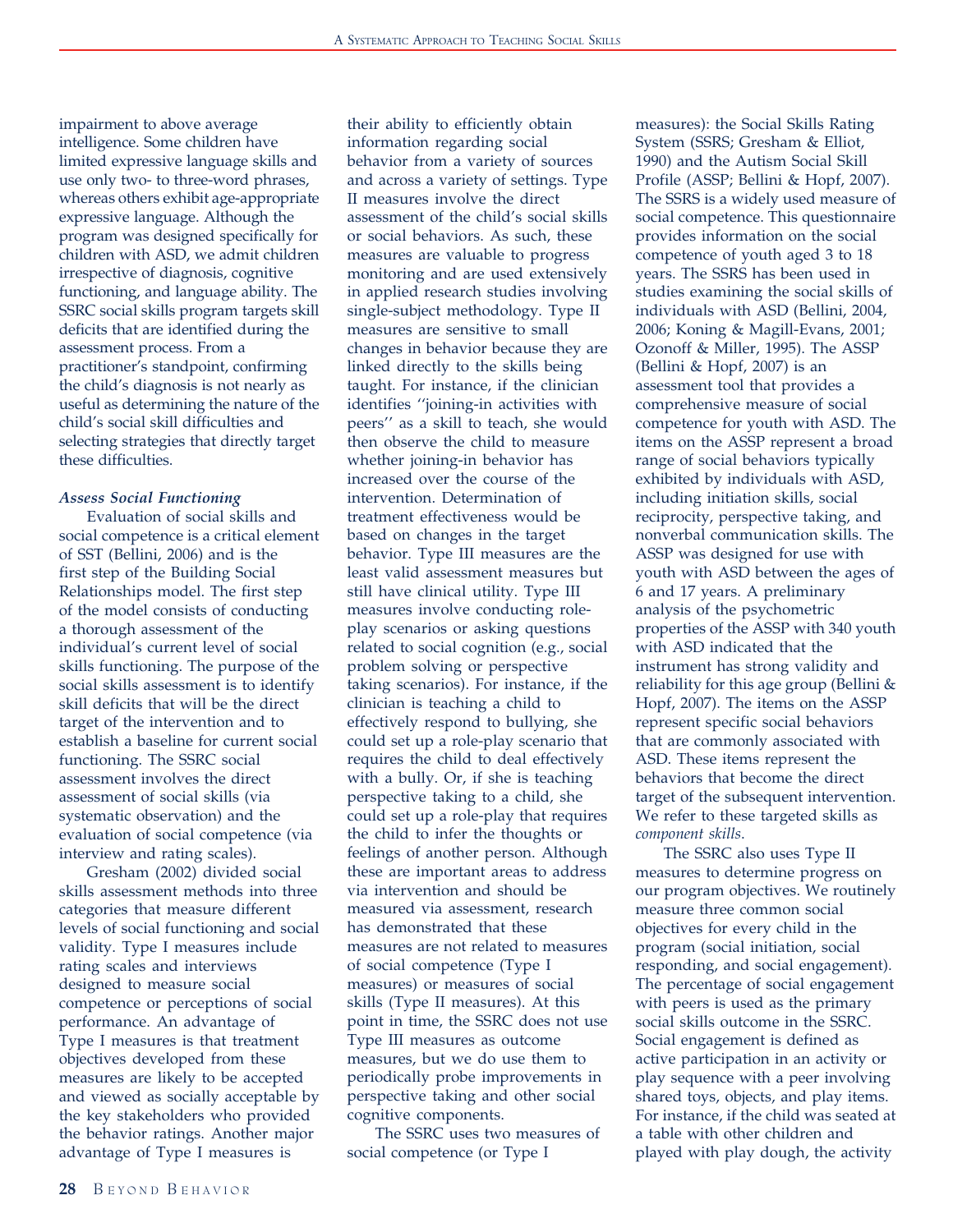

would not be counted as social engagement unless there was a reciprocal exchange of play dough (sharing) or unless the two children played jointly with the play dough (e.g., making a shape together), were showing their creations to one another or others, or telling each other what they were doing. Negative behaviors such as taking an object from another child or pushing another child are not counted as social engagement. Examples of social engagement include pulling another or being pulled in a wagon, taking turns during a board game, and playing jointly with paint, play dough, building blocks, cars, dolls, and so forth. Instances of unprompted verbal and nonverbal social initiations and responses to peers are coded as social engagement (a complete description of behavioral codes is available from the first author on request). Both opportunities to respond (i.e., initiations made by others) and frequency of responses are recorded to calculate a response ratio (frequency of responses divided by opportunities to respond).

When examining the collective outcomes of the program, only social engagement data are analyzed due to the fact that we do not seek to increase initiations for every child and due to the variability of our response ratio data. For instance, some children initiate social interactions quite frequently (upwards of 10–15 times per 5-min observation), but their total percentage of social engagement is less than 10%. For these children, we attempt to decrease the number of initiations by increasing their total percentage of engagement. It is preferable to have a child initiate one time and stay engaged for 5 min rather to have him initiate 10 times with only 30 s of engagement. Similarly, response ratios vary from child to child and are highly influenced by the number of opportunities to respond. For instance, in some early sessions, the

child might have only one opportunity to respond (or no opportunities to respond because the other children have infrequent initiations) during the free-play activity. If the child failed to respond during the data collection phase, his response ratio would be zero, which may or may not reflect his performance on this variable. In addition, some children achieve a near 100% response ratio at baseline because they respond to the one opportunity they have to respond. Again, these ratios skew the collective results of the program. We use these two variables to monitor individual student improvement and to make decisions regarding skills to teach and which strategies to use, rather than to evaluate the collective outcomes of the program. These other two variables are most useful when examined within the context of total social engagement. For instance, if a child has low levels of social engagement, we can examine social initiation and response ratios to determine where to focus the intervention. If both social engagement and frequency of initiations are low, then we must focus our efforts on increasing initiations. If initiations are high (but engagement is still low), then we must focus our efforts on teaching the child to maintain active engagement with peers. If the child's response ratio is low, then we must focus on improving her social responding in an effort to increase total engagement. However, if response ratios are high but the child has few opportunities to respond, then we know that we can increase engagement simply by providing more opportunities for the child to respond.

Although we use common social objectives across all children in the program, our assessment procedures also identify specific component skills to target for each child. Component skills are the skills necessary for the child to successfully achieve the stated social objectives of the

program. For instance, to increase social engagement for Child A, we may need to teach the child to join in activities, read nonverbal cues, improve social problem solving, engage in reciprocal conversations, and take another person's perspective. Although the objectives become the focus of our assessment efforts, it is the component skills that become the primary target of our intervention and teaching efforts. When selecting skills to teach, we make a concentrated effort to select skills that are commonly used, are pivotal to the performance of other skills (e.g., joining in activities and reading nonverbal cues), and are within the child's zone of proximal development (i.e., skills that a child is capable of performing but only with support or guidance). Goals for the intervention are thus to teach children to perform the skills without the need for guidance or support. Parents are provided an intervention planning form toward the beginning of the 9-week session that outlines the intervention objectives, the component skills that will be taught, and the evaluation measures that will be used to monitor outcomes.

# Distinguish Between Skill Acquisition and Performance Deficits

After the initial assessment is complete, the next step is to discern between skill acquisition deficits and performance deficits. The information collected during the assessment allows us to focus our intervention efforts on either skill development (skill acquisition deficit) or performance enhancement (performance deficit). A performance deficit refers to a skill or behavior that is present but not demonstrated or performed, whereas a skill acquisition deficit refers to the absence of a particular skill or behavior. Gresham et al. (2001) asserted that a key component of effective social skills programming is the ability of the interventionist to match the intervention strategy with the type of skill deficit. This position is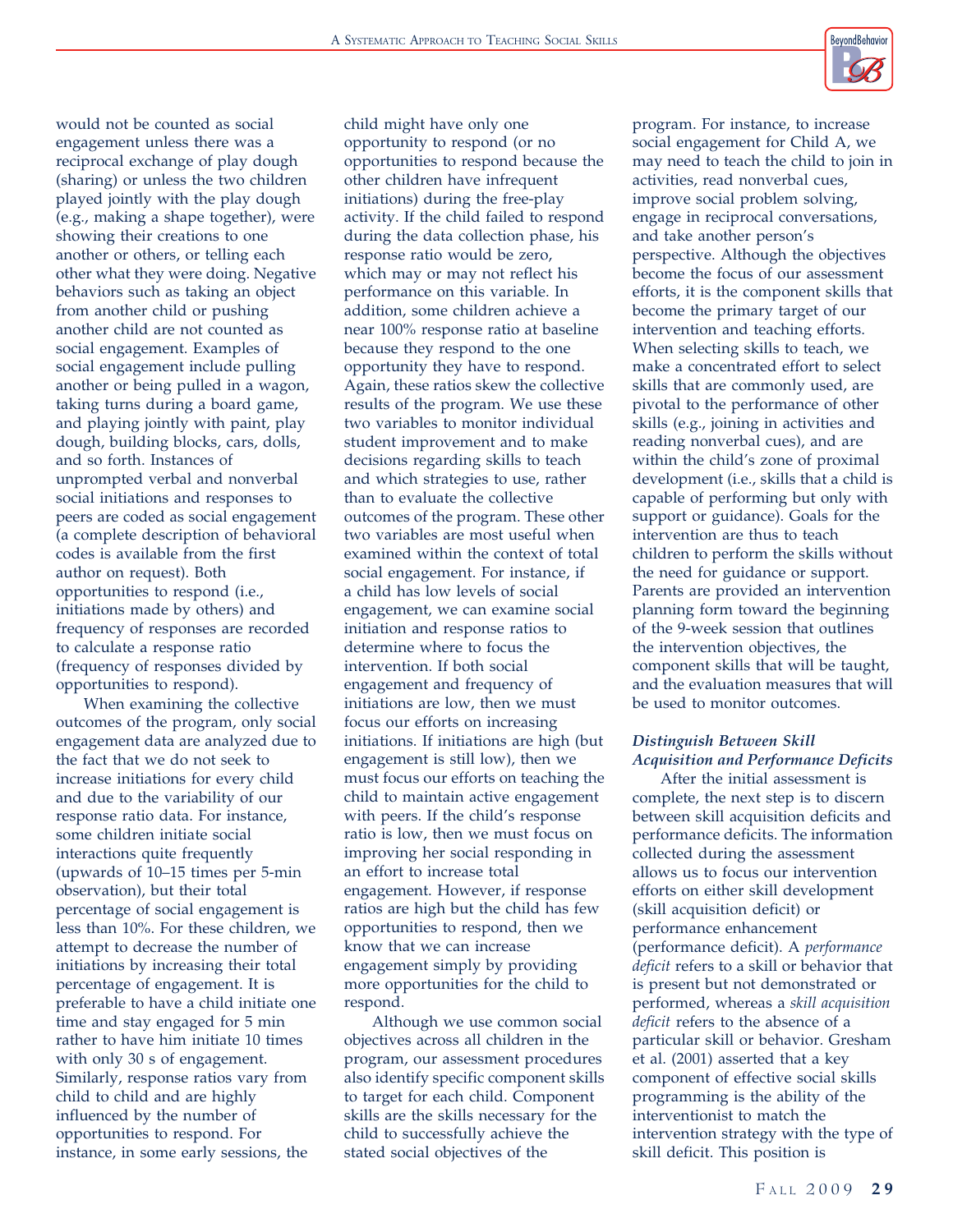supported by Quinn et al. (1999), who concluded that the failure of many social skill interventions results from a mismatch between strategy and skill deficits. Of the 55 studies included in the Bellini et al. (2007) meta-analysis, only 1 identified the type of skill deficit exhibited by the participants. SSRC clinicians systematically match the intervention strategy to the type of skill deficits exhibited by the child. For instance, if the child lacks the skills necessary to join in an interaction with peers (skill acquisition strategy), a strategy is selected that promotes skill acquisition. In contrast, if the child has the skills to join in an activity but regularly fails to do so (performance deficit), a strategy should be selected that enhances performance of the existing skill.

To determine whether a deficit is the result of a skill acquisition or performance deficit, our clinicians answer the following questions: (a) Can the child perform the skill across multiple settings and with peers? (b) Can the child perform the skill without support or assistance? (c) Does the child perform the skill if reinforcement is provided? (d) Does the child perform the skill if environmental modifications are made? Answers of ''yes'' to any of these four questions would indicate the presence of a performance deficit. That is, the child has the skill in his or her repertoire but is not performing the skill on a consistent basis or at a level commensurate with peers. It is imperative to determine whether the child is performing the skills across settings and with peers as opposed to adults. The skills required to maintain an interaction with an adult differ from the skills required to maintain an interaction with peers. In the SSRC social skills program, we are primarily concerned with the latter. We also want to determine whether the child is performing the skill without support or guidance. Often, parents report that a skill is present, but the evaluation reveals that the child requires continual

prompting to perform the skill. The third question allows us to determine whether motivational issues are precluding the performance of the social skills. If a child is able to turn a skill on when additional reinforcement is provided, then we could conclude that it is a performance deficit. Finally, the fourth question allows us to determine whether sensory sensitivities are precluding the child from performing skills already in her repertoire.

The answers to these questions also elucidate the factors precluding the performance of already learned skills. For instance, if the child joins in activities, but only in quiet environments, then we can conclude that the child has a performance deficit and the factor precluding performance is sound sensitivities. The implication for practice is that we would not need to teach this child how to join in as she already has the skill. Instead, we would have to address the factor precluding performance (sound sensitivity). Similarly, if the child is able to perform the skill when reinforcement is provided, then it is unnecessary to teach her the skill. Instead, performance enhancement strategies should be selected.

#### Select Intervention Strategies

Based on this information, the selection and implementation of intervention strategies takes place. To successfully teach social skills, clinicians must have a large collection of intervention strategies at their disposal. We have yet to find a strategy that works for all children and all behaviors. In addition, clinicians are required to select a strategy based on logic, rationale, and/or empirical evidence as opposed to selecting a strategy simply because it resonates with their theoretical orientation. Admittedly, the SSRC program draws heavily on behavioral principles and techniques, but clinicians are continually encouraged to challenge their

assumptions to find strategies that work for their clients. This emphasis on clinical judgment ensures that strategies are matched to the unique needs of the child and to the nature of the skill deficits. There are a number of strategy options to choose from when teaching social skills. As such, making prudent and logical selections is critical to program success. We use the following criteria when selecting strategies: (a) Does the selected strategy have a functional relationship with the targeted skills? (b) Does the strategy match the type of skill deficit (for each skill)? (c) Does the selected strategy match the developmental level of child (i.e., language and cognitive functioning)? (d) Is the strategy supported by research? If the strategy is not supported by research, what is the rationale/logic for using the strategy, and how will data be collected to substantiate its effectiveness? Furthermore, strategies must be selected that have a direct impact on the targeted skills. A recurring question asked of clinicians is, ''How will this strategy target the skill we want to teach?'' Will teaching kids to recognize emotional icons on picture cards teach them to recognize real human emotions? Or, will playing a board game about appropriate classroom behavior have a direct impact on the child's classroom behavior?

Selecting strategies that match the type of skill deficit is a critical component of successful programming. We separate available strategies into two categories: strategies to teach skills and strategies to enhance the performance of existing skills. A list of these strategies is presented in Table 1. Strategies should also be tailored to the specific developmental level of the child. Many of the social cognitive strategies that we use, such as social problem solving and conversational tasks, are not appropriate for the children in our program who have limited expressive communication skills or who have comorbid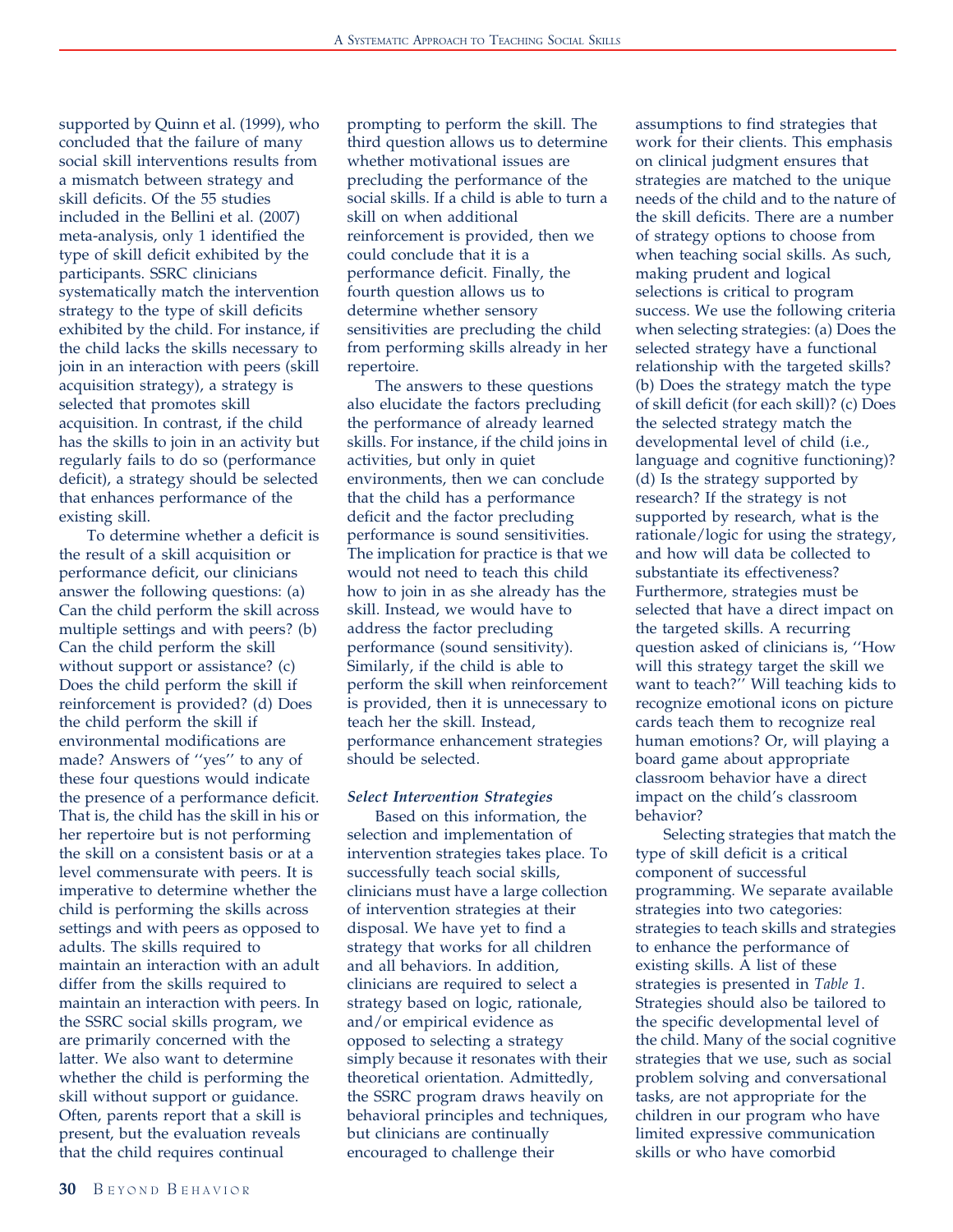

# **Table 1** SKILL ACQUISITION AND PERFORMANCE ENHANCEMENT STRATEGIES

| <b>Strategies That Promote Skill</b>                                | <b>Strategies That Enhance Social</b>                                                      |
|---------------------------------------------------------------------|--------------------------------------------------------------------------------------------|
| <b>Acquisition</b>                                                  | Performance                                                                                |
| Strategies to teach nonverbal recognition<br>and perspective taking | Reinforcement/contingency strategies                                                       |
| Reciprocal intervention strategies                                  | Gaming skills/play skills                                                                  |
| Conversation game                                                   | Environmental modifications                                                                |
| Behavioral rehearsal                                                | Peer-mediated instruction                                                                  |
| Social stories <sup>a</sup>                                         | Increased social opportunities/live<br>practice                                            |
| Social problem solving and social rules                             | Peer training strategies                                                                   |
| Self-monitoring <sup>a</sup>                                        | Priming social behavior                                                                    |
| Relaxation techniques/emotional<br>regulation <sup>a</sup>          | Prompting strategies <sup>a</sup>                                                          |
| Video modeling <sup>a</sup>                                         | Relaxation techniques/emotional<br>regulation <sup>a</sup>                                 |
| Prompting strategies <sup>a</sup>                                   | Self-monitoring <sup>a</sup><br>Video modeling <sup>a</sup><br>Social stories <sup>a</sup> |

<sup>a</sup> These strategies may be used to promote skill acquisition and to enhance performance.

cognitive disabilities. Finally, although we favor strategies that are empirically based, such as video modeling, prompting, social narratives, and peer-mediated instruction, we do not use only research-based strategies. In these cases, our clinicians are required to present a logical rationale for why the strategy will be effective for that child and for that particular skill. The inclusion of untested and newly developed strategies is done to promote innovation and creativity on the part of our clinicians. We acknowledge the fact that today's evidence-based practices were yesterdays' untested ideas.

## Implement Intervention

The SSRC social skills program consists of 9 weeks of social skills training in a group format. The duration of the program (i.e., 9 weeks) was chosen to match the length of a school quarter. Groups meet once per week with sessions lasting 45 min. The four groups consist of two to four children with ASD. Children are grouped based on age and gender. Some groups also include one peer mentor, although the use of peers is dependent on

availability. We use numerous strategies in the SSRC social skills program, and a comprehensive review of each strategy is beyond the scope of this article (see Bellini, 2006, for a more extensive description of strategy options). This section (Step 4) will provide a brief description of the three most frequently used strategies of the SSRC social skills program: Social Story with behavioral rehearsal, video modeling, and prompting. These three strategies are implemented in nearly every social skills session. These strategies have also been identified as evidencebased practices by the recently released National Standards Report (National Autism Center, 2009).

Social Story with behavioral rehearsal. A Social Story<sup>TM</sup> (Gray, 2000) is a frequently used and empirically supported strategy to teach social skills to youth with ASD (Sansosti, Powell-Smith, & Kincaid, 2004). A Social Story presents social skills and rules to children in the form of a brief story. We use Social Stories to teach a number of component skills, such as initiating interactions, making transitions, playing a game, and speaking with appropriate volume and intonation.

A Social Story may also include a picture of the child performing the task to provide the child with a visual cue. We have also incorporated a social story into a video modeling intervention. In these interventions, the video depicts a person reading the story and then an adult or child demonstrating the skill. When a Social Story is used, we pair it with behavioral rehearsal. We use the Social Story to introduce a skill or concept and then follow the story with behavioral rehearsal so that the child can practice the skills. We conceptualize the Social Story as addressing social thinking (i.e., declarative knowledge) and the behavioral rehearsal as addressing the social behavior.

Behavioral rehearsal is an effective approach to teaching social skills that allows for the positive practice of skills (Gresham, 2002). Rehearsal involves acting out situations or activities in a structured environment to practice newly acquired skills and strategies or previously learned skills that the child is having difficulties performing. We use behavioral rehearsal to teach a variety of interaction skills, particularly those involving initiating, responding, and terminating interactions. In fact, every newly introduced or learned skill is paired with behavioral rehearsal. In one scenario, the child is required to initiate a conversation with another person, who is engaged in a separate task. Consequently, he would have to ask to join in or ask the other person to join him in an activity. Rehearsal allows the child to execute the skill or behavior without the pressure and anxiety that sometimes are associated with real-life situations, and allows practice of the mechanics of a movement through multiple behavioral repetitions. Rehearsal activities can be performed with adults or with other children as participants. Repetition is a key aspect of rehearsal, as is ending with an errorless (or at least a positive) performance. We aim for 3 repetitions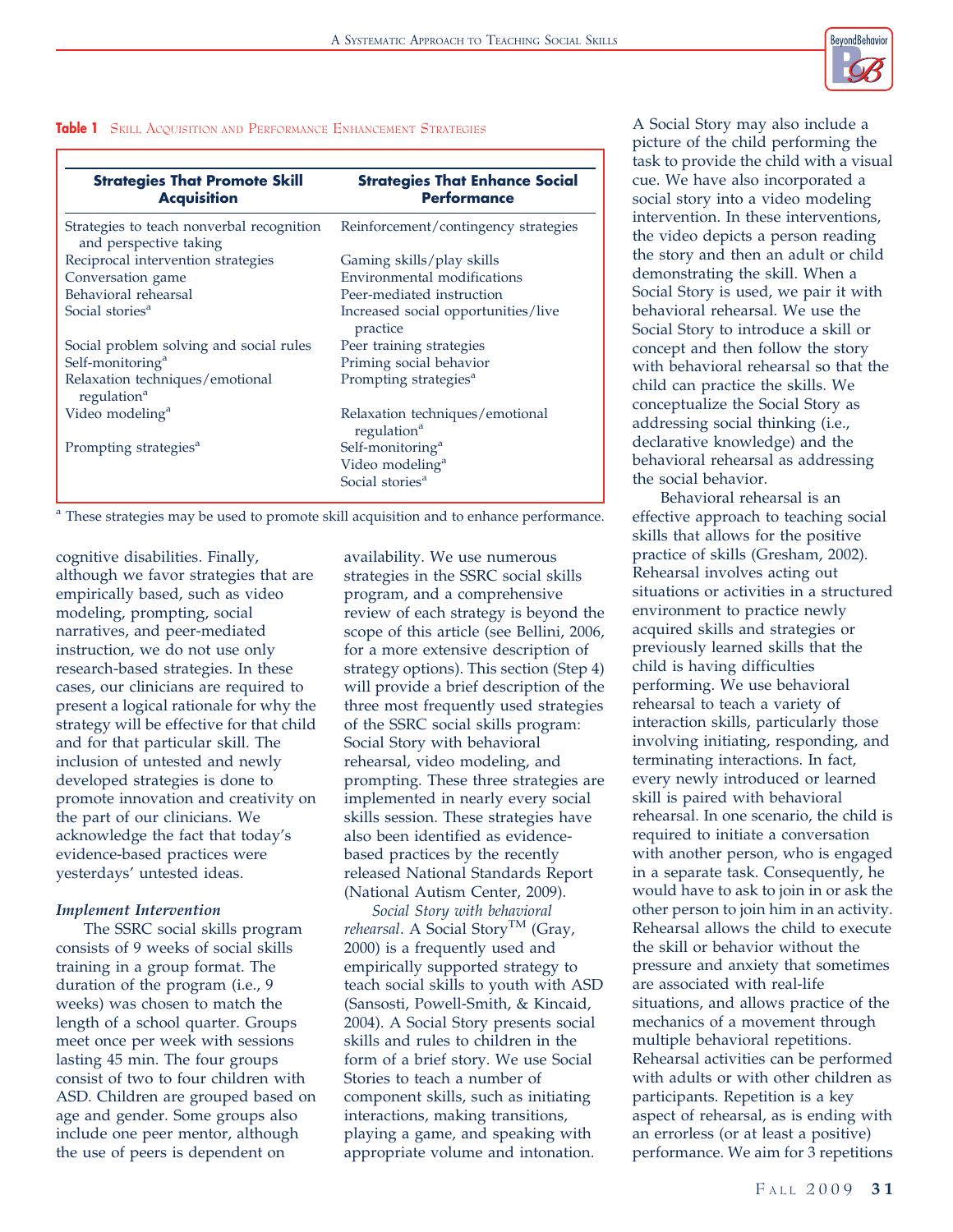# Figure 1 EXAMPLE OF SESSION STRUCTURE PLAN

#### **Social Skills Group Session Plan March 25, 2009 Session Plan 3-7 Children's Names: Kelly and Hope Clinician 1 will prompt Kelly Clinician 2 will prompt Hope**

- 1. Reciprocal Conversations (6 minutes)
	- a. Traditional Conversation Game (Clinician 1 with Kelly, Clinician 2 with Hope)  $(1$  minute)
	- b. Switch to Topic Maintenance: summer (1 minute)
	- c. Hope and Kelly by Themselves- make sure girls are in chairs facing each other (1) minute)
	- d. Conversation game with ponies or Barbies:
		- i. Clinician 1 and Clinician 2 will demonstrate having a conversation back and forth with Barbies (1 minute)
		- ii. Clinician 1 will pair with Hope and Clinician 2 with Kelly, their Barbies/ponies will play the conversation game (1 minute)
		- iii. Kelly and Hope will play the conversation game with their Barbie/ponies (1 minute)
- 2. Featured Skill: Joining-In During Pretend Play (8 minutes) Video record girls doing

the joining-in and inviting others to join to make the VSM for next week.

- a. Read Social Story about joining-in (2 minutes)
- b. Discuss how to join someone who is playing with ponies, Barbies, barn set (1) minutel
- c. Role-playing/behavioral rehearsal (5 minutes)
	- i. Clinician 1 and Clinician 2 will model for Kelly and Hope
	- ii. While Clinician 1 and Clinician 2 play, Hope will practice joining-in
	- iii. Kelly will then be prompted to ask if she can join in
	- iv. Practice again; the girls have to ask 2 times this time before letting them join & position bodies to block their entry before successfully asking.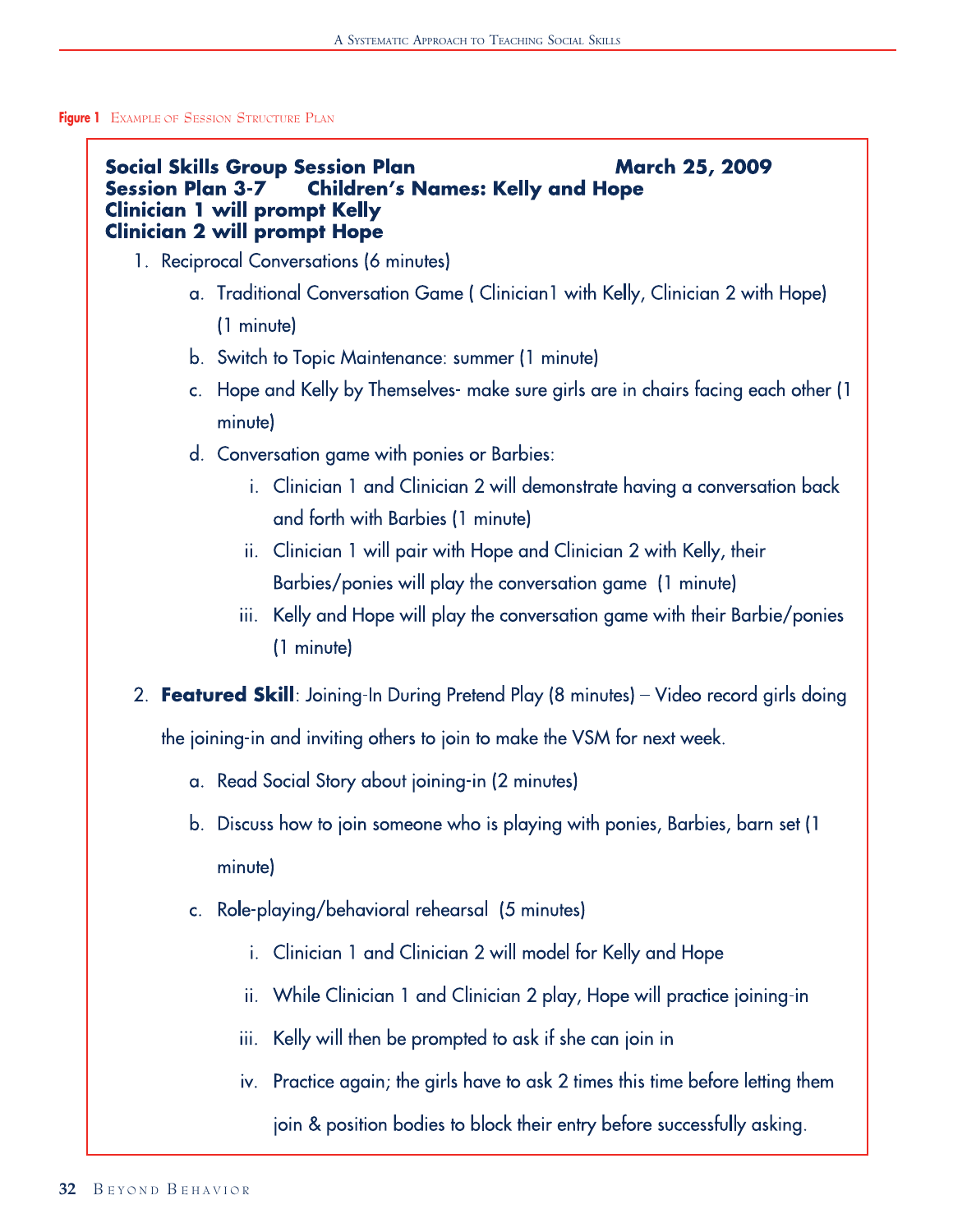

# Figure 1 (Continued)

| 3. Featured Skill: Asking others to Join-In Pretend Play (7 minutes)                      |
|-------------------------------------------------------------------------------------------|
| a. Read Social Story about asking others to join-in pretend play (2 min)                  |
| b. Role-playing/behavioral rehearsal – (5 min)                                            |
| Clinician 1 and Clinician 2 will model for Kelly and Hope<br>i.                           |
| Kelly will be asked by Clinician 1 to join Clinician 1 and Clinician 2 in<br>ii.          |
| their pretend play                                                                        |
| Kelly will be prompted to ask Hope to join<br>iii.                                        |
| iv. Hope will be prompted to ask another clinician or peer to join                        |
| 4. Video modeling (4 minutes)                                                             |
| a. Show video of girls playing together with Barbies and ponies during the last           |
| session.                                                                                  |
| 5. Structured play time w/prompting (15 min)                                              |
| a. Tell the girls it's time to play. Let them select play activities of their own choice. |
| Clinician 1 will prompt Kelly and Clinician 2 will prompt Hope to get girls to            |
| engage in reciprocal play. Encourage girls to play with an activity that requires         |
| them to create a play scenario as opposed to a game like caribou.                         |
| 6. Free play and data collection (5 min)                                                  |

for newly learned skills in the clinic. When the child is able to perform the skill in the clinic, we then leave the clinic to allow the child to apply skills to real-life situations with people other than the clinicians. Prompting is provided to the child as necessary to perform the skill successfully.

Video modeling interventions. A video modeling intervention typically involves an individual watching a video demonstration of positive behavior and then imitating the behavior of the model. Video selfmodeling (VSM) is a specific application of video modeling in which the individual learns by

watching her own behavior. Results of a meta-analytical study suggest that video modeling and VSM are highly effective intervention strategies for addressing socialcommunication skills, behavioral functioning, and functional skills in youth with ASD (Bellini & Akullian, 2007). In the SSRC social skills program, every session is video recorded, and a VSM intervention is implemented in nearly every session to teach a variety of social skills. The SSRC program employs two types of VSM interventions: positive selfreview (PSR) and video feedforward (Dowrick, 1999). PSR refers to

individuals viewing themselves successfully engaging in a behavior or activity that is currently in their behavioral repertoire. PSR can be used with low-frequency behaviors. In PSR interventions, the individual is recorded while engaging in the lowfrequency behavior (e.g., initiating an interaction with peer) and then shown a video of the behavior being performed. Video feedforward interventions are used when the individual possesses a component of the target skill in her behavioral repertoire or is performing the skill at a low level of mastery or autonomy. In feedforward interventions,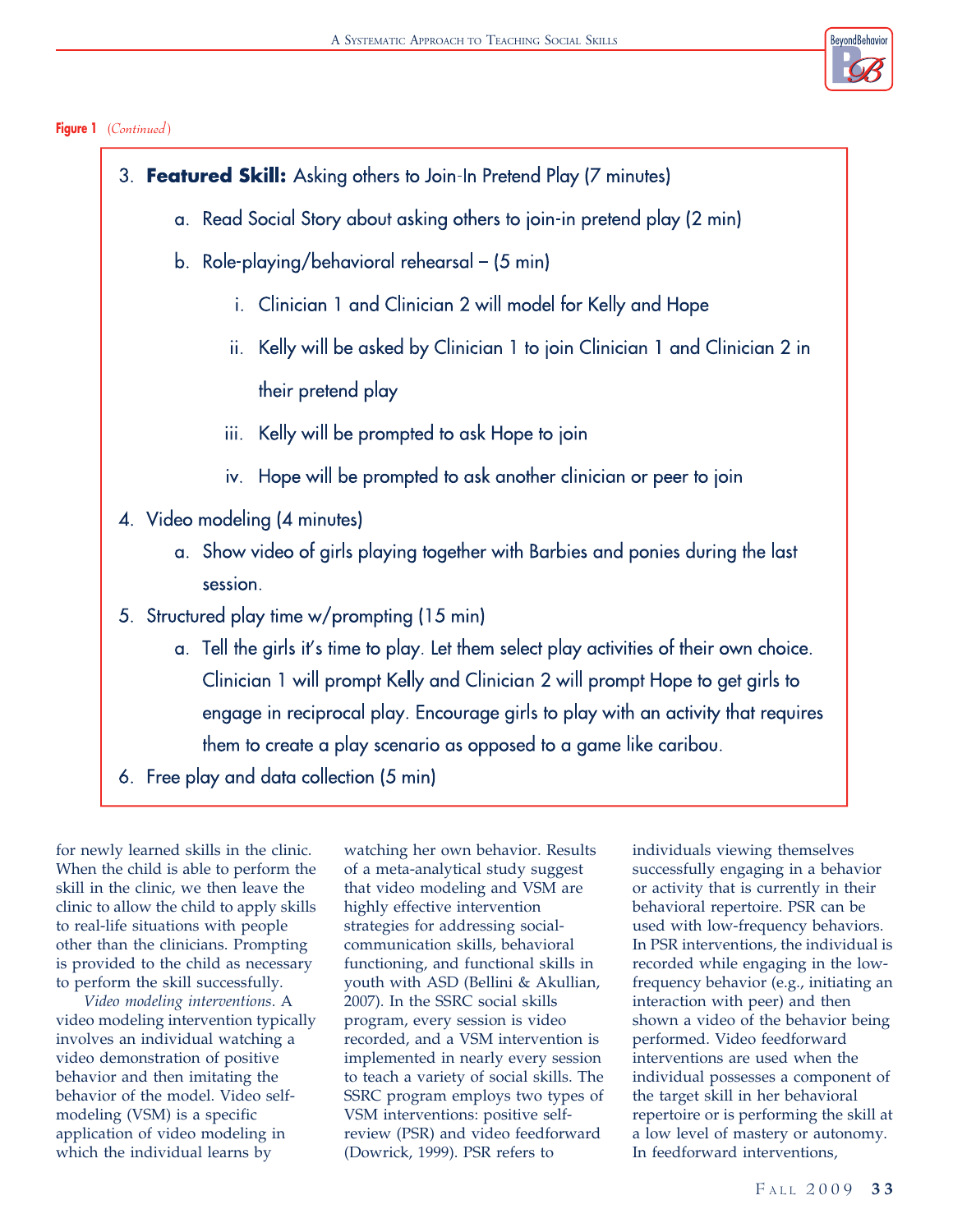individuals observe themselves successfully, independently performing skills that they are currently incapable of performing on their own. This is accomplished via a hidden support technique. For instance, the child is prompted by a clinician to ask a playmate to join her in an activity, or the child might be prompted to respond to the initiations of another child. The clinician's prompt is then edited out (i.e., hidden) so that when the child views the video segment, she sees herself as independently and successfully performing the behavior. Hidden support interventions are the most common VSM intervention used at the SSRC. See Bellini and McConnell (in press) for more information on how to record and edit videos.

Prompting procedures. Prompts are supports and assistance provided to the child to help him or her acquire skills and successfully perform behaviors (McConnell, 2002; Rogers, 2000). Prompts can be used to teach new social skills (in the case of physical and modeling prompts) and to enhance performance of previously acquired skills. In the SSRC program, prompts are delivered by either adult clinicians or by the peer mentors. A limitation of prompting strategies is that the child with ASD may limit social interactions to only instances in which prompting is provided. As such, whenever prompting is used, a prompt-fading plan is implemented to systematically fade prompts.

The SSRC uses five primary types of prompts to facilitate social behavior: physical, modeling, verbal, gestural, and natural (arranged from most to least supportive). The most supportive prompts require the greatest amount of adult support and the least amount of independence on the part of the child, whereas the least supportive prompts require more independence on the part of the child and less adult assistance. The goal is to use the prompt that provides just enough support—or the least

supportive prompt necessary for the child to successfully complete a task. The order of prompts will have great importance for the eventual fading of prompts.

Prompts are used each session during the 15 min of structured play activities and during other instructional strategies such as behavioral rehearsal. The goal of the structured activities is to maintain active engagement between the children in the group. We do this by providing as much prompting as necessary to promote interaction and then systematically fading these supports while the level of engagement is maintained. SSRC clinicians are provided with a prompting cheat sheet as a training tool to promote consistency across therapists. We fade the prompts as quickly as feasible from most to least supportive, or via a time delay procedure. Prompts typically need to be faded gradually. If a child requires a modeling prompt, first fade to a less supportive modeling prompt (e.g., from modeling the whole behavior to modeling a part of the behavior). From there you will fade to a verbal prompt (which is less supportive than the modeling prompt). If you are fading verbal prompts, fade the prompt from specific to general (e.g., from ''Tommy, hand the ball to Addison'' to ''Tommy, play with Addison'' to ''Tommy, time to play,'' and so on). Prompt fading is accomplished by providing the less supportive prompt just before, or simultaneously with, the more supportive prompt; for instance, providing a verbal directive prior to modeling the behavior or providing a gestural prompt prior to providing a verbal directive. The more supportive prompt would then be withdrawn during subsequent performances of the skill or behavior. For instance, you would no longer use the verbal prompt after the delivery of the gestural prompt.

Session structure plans. Clinicians generate session structure plans for each of the 9 weekly sessions. The

session structure plans detail every minute of the 45-min sessions by explicitly outlining what skills will be taught and the strategies used to teach the skill. These plans provide a description of the procedures that will be used with each child during the session and also indicate prompting responsibilities for the clinicians. The session structure plans are reviewed and approved by the first author prior to each session. All the session structure plans incorporate a 10- to 15-min structured play activity in which the primary instructional strategy involves prompting the children to maintain engagement. The plans also allow 5 min at the end of each session for data collection. An example of a session structure plan is provided in Figure 1.

Facilitate the generalization of skills. A critical aspect of all social skills programming is to develop a plan for generalization, or transfer of skills across settings, persons, situations, and time. Gresham et al. (2001) concluded that a persistent weakness in social skills training research is its failure to demonstrate adequate generalization effects. This is primarily a result of interventions that fail to plan for generalization. The ultimate goal of social skills training is to teach the child to interact successfully with multiple persons and in multiple natural environments. From a behavioral perspective, the inability to generalize a skill or behavior is a result of too much stimulus control. That is, the child performs the skill or behavior only in the presence of a specific stimulus (person, prompt, directives, etc.). Generalization is particularly important for children with ASD who often have pronounced difficulties transferring skills across persons and settings. The SSRC uses the following techniques to facilitate generalization: (a) Train with multiple persons and in multiple settings, (b) ensure the presence and delivery of natural reinforcers for the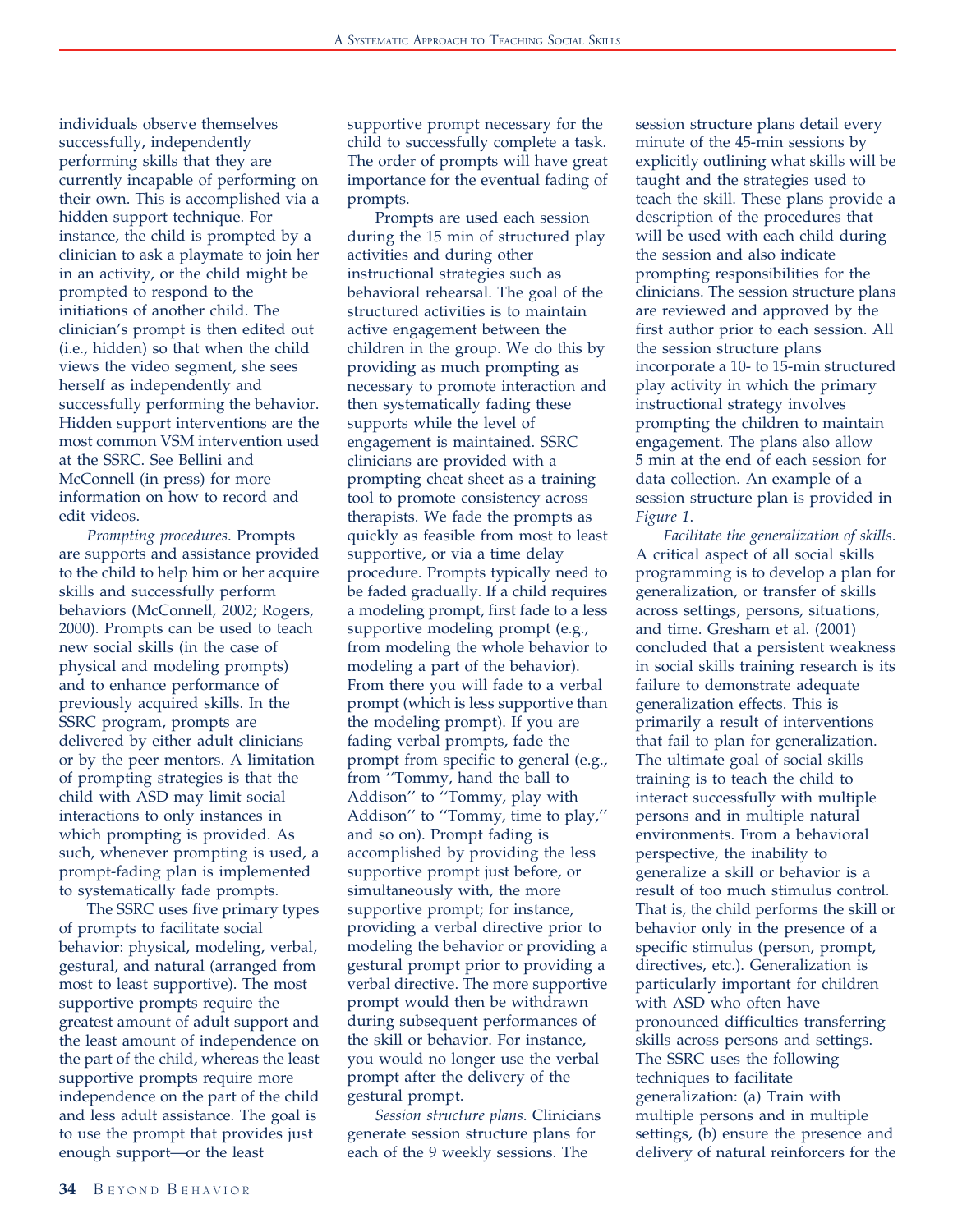





performance of social skills, (c) practice the skill in the natural environment, (d) fade prompts as quickly as feasible, (e) provide multiple exemplars for social rules and concepts, (f) train skills loosely (i.e., vary the instruction, directives, strategies, and prompts used during skill instruction), and (g) teach selfmonitoring strategies.

## Evaluate and Monitor Progress

The purpose of the evaluation at Step 5 is to monitor the outcomes of the social skills program for each child. The procedures used at this stage mirror the procedures used during Step 1. Social competence measures (i.e., rating forms) are administered at the beginning and end of the 9-week program. Observations of social skills are conducted each week during group sessions. Week 1 serves as a baseline period, and no instruction is delivered. Data are collected during the first and last 5 min of Session 1 and during the first 5 min of Session 2, giving us three baseline data points for each child. Data on social behaviors are then collected at the end of each group session throughout the 9 weeks of the program. To

measure generalization of skills across settings, data on social engagement with peers is collected via observation at the children's school. School observations are conducted at the beginning and end of the 9-week program (note that the school observations are conducted only for students living within a 20 mile radius of our clinic).

At the end of the program, parents are given a summary report that lists the social objectives, component skills, and a detailed description of the strategies used to teach the component skills. Parents are encouraged to share the report with the child's educational team to encourage consistency of instruction across settings. The summary report also provides a graphical presentation of the child's social outcomes, including social competence (parent and teacher SSRS reports and ASSP parent reports) and data on social engagement at the clinic and at school.

#### Collective Outcomes of the Program

To date, the SSRC has conducted three 9-week sessions of socials skills

programming. Groups were run in the spring and fall of 2008 and the spring of 2009. This section will summarize and discuss the collective outcomes of the 8 children participating in all three of these sessions. The process of collecting and analyzing data over the course of 15 months has been extremely useful in evaluating the collective outcomes of our program and has revealed a number of patterns and phenomena that would not have been revealed had we not aggregated the data or had we examined the outcomes of each 9-week session only in isolation.

Mean social engagement with peers increased during each 9-week session (see Fig 2 Fig 3 Fig 4). Although baseline levels of mean social engagement increased from session to session, the average percentage of engagement reached during the treatment phases was rather consistent (50%, 55.4%, and 55.9%). All 8 children showed increases in the mean percentage of social engagement in the clinic during the spring 2008 and fall 2008 sessions, whereas only 1 child showed declines (28% to 24%) during the spring 2009 session. Data on social engagement at school were collected and analyzed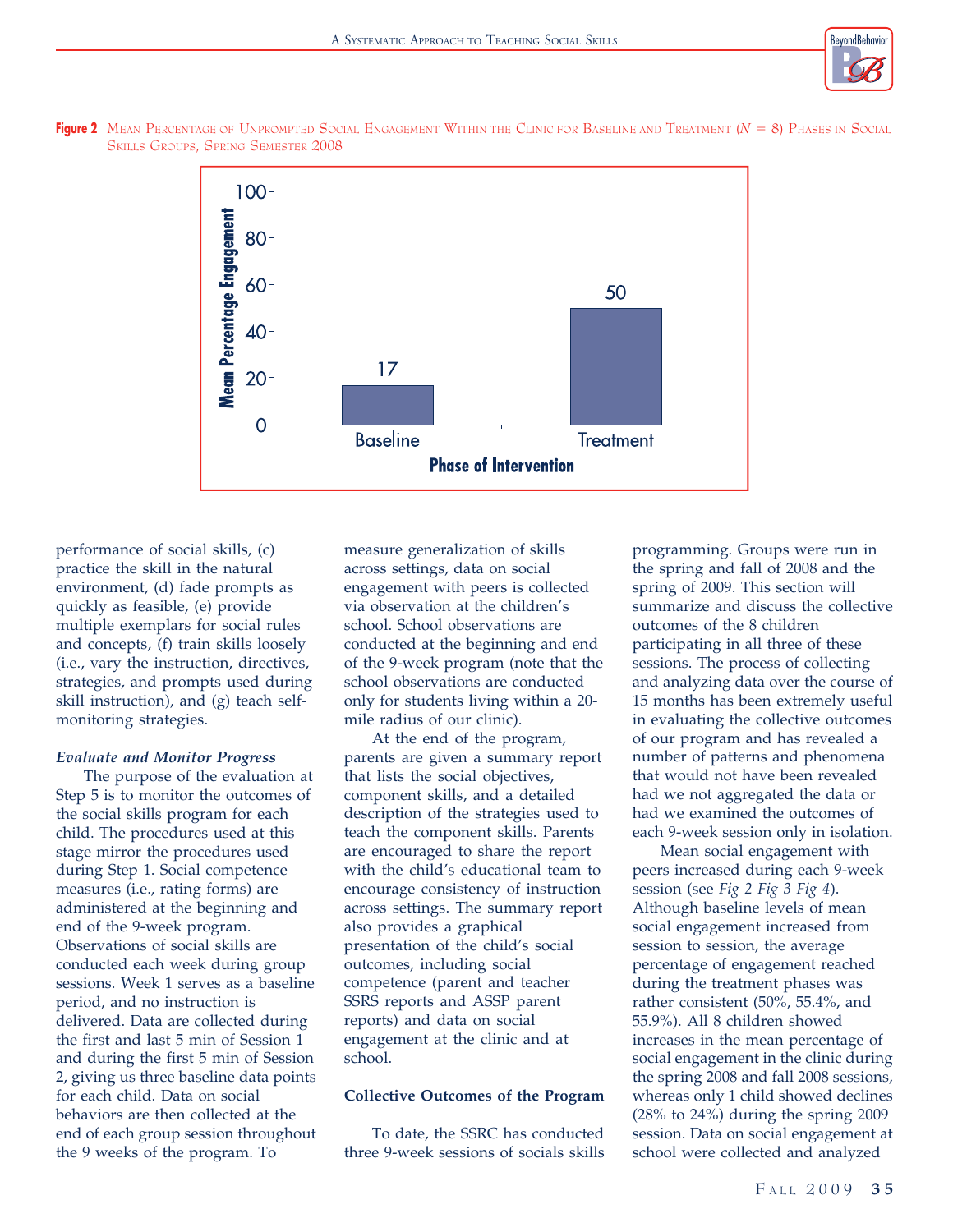

Figure 3 MEAN PERCENTAGE OF UNPROMPTED SOCIAL ENGAGEMENT WITHIN THE CLINIC FOR BASELINE AND TREATMENT  $(N = 8)$  Phases in Social SKILLS GROUPS, FALL SEMESTER 2008

for one school semester (spring 2008) and over the course of 1 school year (fall 2008 and spring 2009). Because all of the children changed grades and some of the students changed schools between the spring 2008 session and fall 2009 session, we did not make comparisons between these two sessions because variables within the school settings were not consistent (different students, different teachers, different settings, etc.). We did, however, compare peer engagement across the fall 2008 and

spring 2009 sessions because all children remained in the same school and classroom throughout the school year. School data were collected for the 5 children who lived within a 20-mile radius of our clinic. The children's social engagement with peers at school improved substantially after the first 9 weeks of social skills training (see Fig 5). A comparison of the spring 2008 treatment phase and fall 2009 baseline phase indicates that engagement was maintained over the summer (between the spring and fall sessions). During this school year, all 5 children demonstrated increases in peer engagement at school. Moderate improvements were also observed during the 2008–2009 school year (see Fig 6), although 2 of the 5 children showed decreases in percentage of engagement with peers. Mean scores on the teacher version of the SSRS improved from 85  $(SD = 7.7)$  to 91.1  $(SD = 8.8)$ , whereas mean scores on the parent version of the SSRS increased from 83.9  $(SD = 11.6)$  to



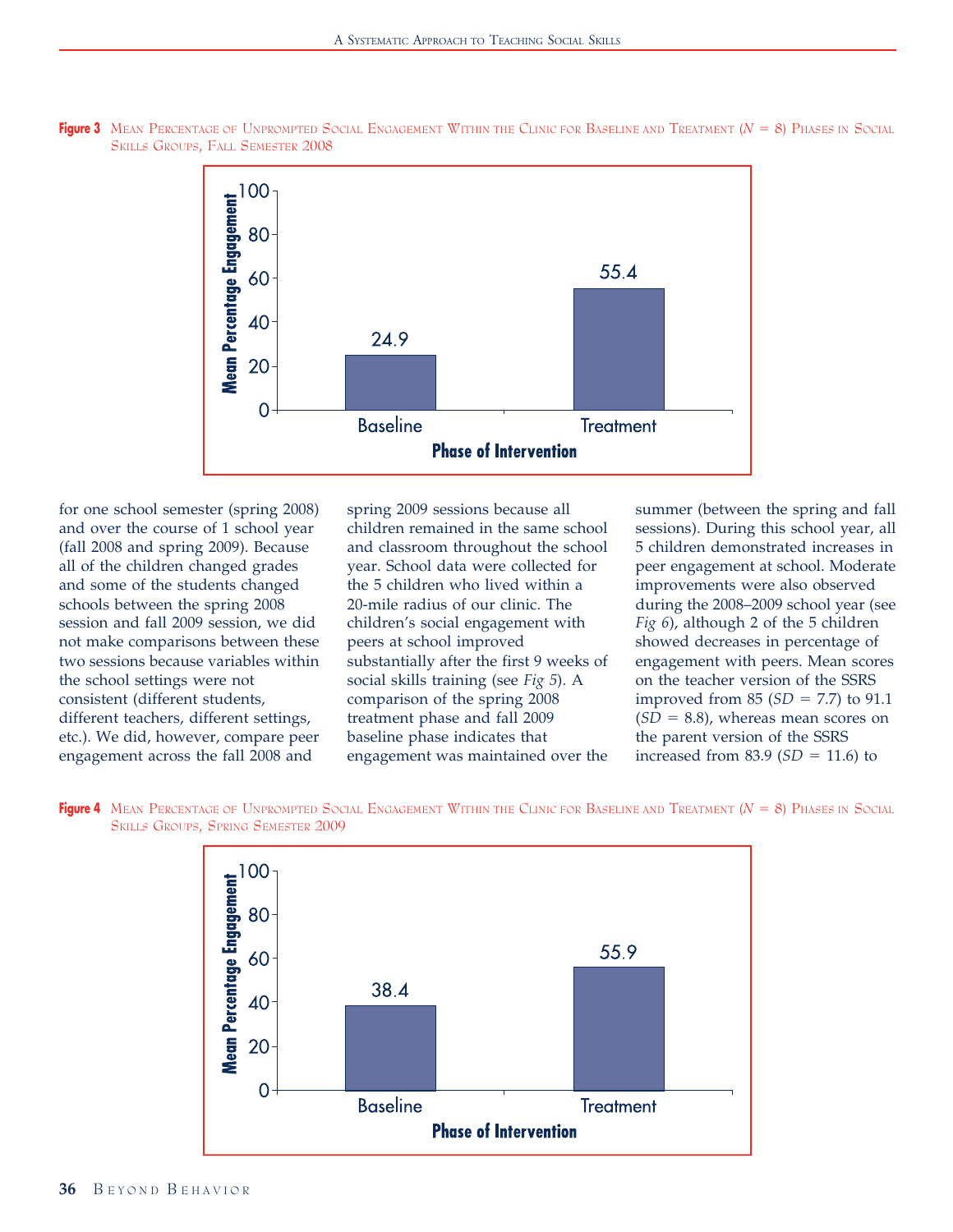





91.4 ( $SD = 9.4$ ). Mean scores on the ASSP increased from 110.6  $(SD =$ 11.7) to  $121(SD = 10.3)$ . Increases were observed for 6 of the 8 children on all three measures of social competence.

There are a number of benefits to examining the collective outcomes of three 9-week sessions rather than just one session. It allowed us to determine whether skills were maintained from one 9-week session

to the next. Collectively, baseline or pretest scores increased from one session to the next on all measures. For returning children, we no longer view the baseline measures as a pretest for the current session but rather as a maintenance measure for the prior session. The collection of data across 15 months also revealed various patterns with regard to the scores of our various assessment measures. For instance, we have

found that the SSRS is sometimes not sensitive to change, at least during the first 9 weeks of the program. Often, scores on the SSRS are the last of our outcome metrics to change. It is not uncommon for us to see improvements on the ASSP and in the social engagement data during the first 9-week session but not on the SSRS. A child with ASD might be making steady improvements in social behavior, but her standard



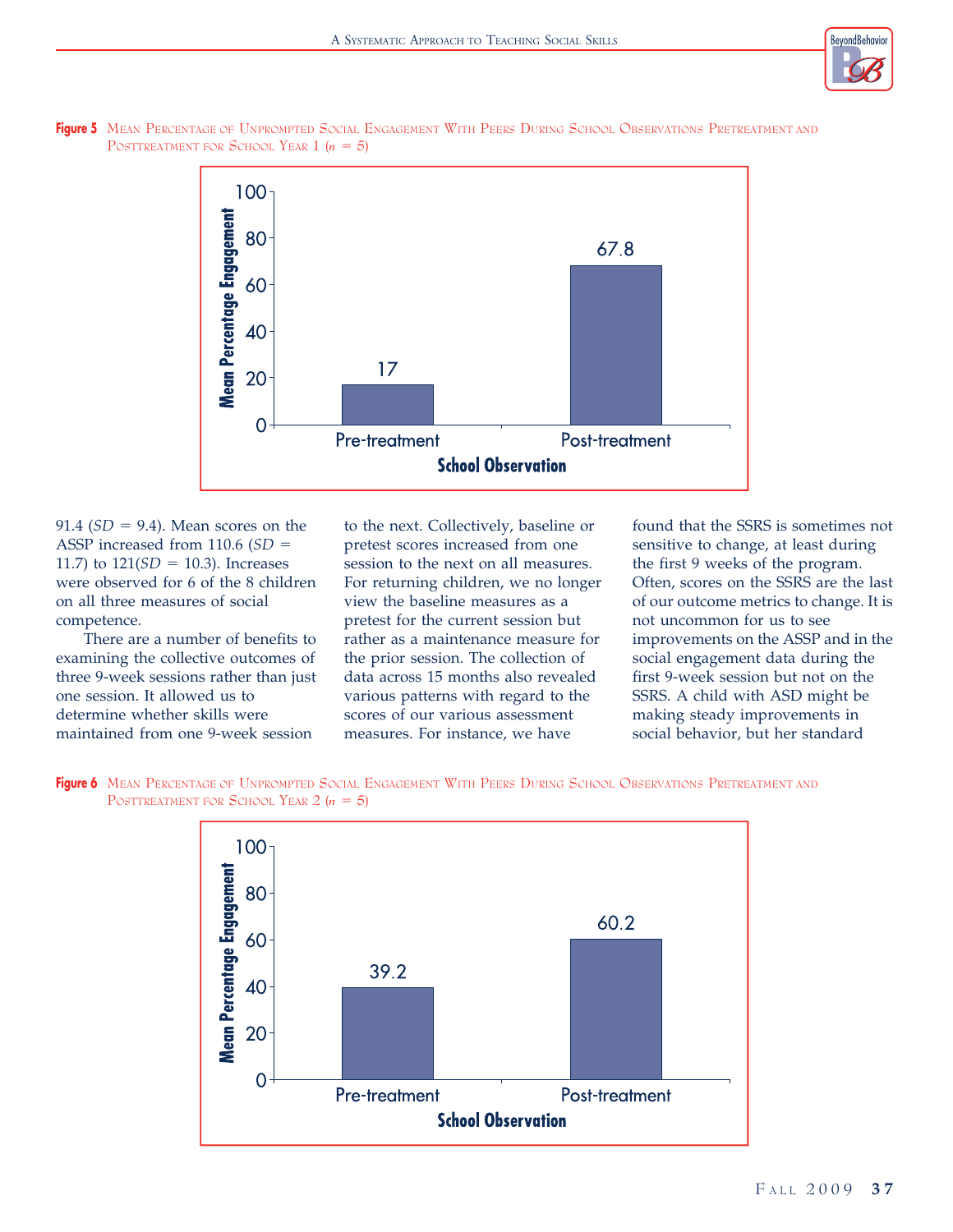score on the SSRS may remain unchanged after 9 weeks of programming. On many occasions, scores on the SSRS improved during the second 9-week session. The lack of change on the SSRS measure may be due to the fact that the SSRS was not intended to detect changes in such a short period of time. Or, it may be due to the fact that the items on the SSRS do not precisely match the social characteristics of children with ASD. Thus, the skills typically targeted by our social skill program are not directly measured by the SSRS. Instead, the SSRS may be measuring a more global representation of social functioning.

We have also noted a plateau effect for our children on the SSRS measures. Scores would routinely rise from the below-average range to the average range (i.e., scores would increase from 80 to 99), but rarely did they continue to rise past the mean of 100. This would indicate that these particular children are functioning within the average range of social competence when compared with the general population of children. Perhaps it is unrealistic to expect children with ASD to exceed the average social competence level of other children. Indeed, if scores far exceeded the mean on the SSRS, it would call into question the validity of the parent and teacher rating forms. The implication of this phenomenon is that educators and practitioners may not detect changes on the SSRS measure when working with some children with ASD, especially those already scoring within the average range of social competence at the onset of the program. It would also be imprudent to discontinue social skills programming for a child with ASD who scores within the average range of social functioning. Children with ASD will likely need programming to maintain a level commensurate with peers. Thus, success of the social skills program in these cases should be judged by whether the child stays at this average level of functioning.

In addition, occasionally scores did not improve during one of the 9-week sessions. This was due to a number of variables from medical or behavior issues or due to the fact that our program was ineffectual during that particular 9-week session. The collection of data across three sessions allowed us to view the child's short-term progress (or lack thereof) within the context of longer term change. We were able to determine if the current session was an anomaly or whether dramatic changes needed to be made in the child's programming. Beyond individual child progress, which sometimes varied, the examination of collective outcomes allowed us to determine whether we were on the right track as a program. As practitioners, we sometimes get caught up in our single success story or dramatic failure, but by looking at collective outcomes of the children we serve, we are better able to make decisions regarding our programmatic effectiveness. Success or failure of individual cases is best understood within the context of these collective outcomes.

#### Summary

The purpose of this article was not to demonstrate the relative effectiveness of the SSRC social skills program compared with other available programs. Instead, our goal was to provide an example to practitioners wishing to design and implement systematic social skills instruction. Teaching social skills systematically allows practitioners to practice with purpose in the delivery of social skills programming. Evaluating outcomes and selecting strategies based on a combination of logic and data does not ensure program success but certainly increases the probability of success. We were not always successful in improving the social skills and social competence of the children with whom we worked, but because we engaged in systematic programming,

we knew precisely when and why those failures occurred. It also allowed us to assess our own methods and become better practitioners and thus deliver more effective social skills programming to children with ASD.

## REFERENCES

- American Psychiatric Association. (2000). Diagnostic and statistical manual of mental disorders (4th ed.). Washington, DC: Author.
- Bellini, S. (2004). Social Skills and Anxiety in Higher Functioning Adolescents with Autism Spectrum Disorders. Focus on Autism and Other Developmental Disabilities, 19(3), 78–86.
- Bellini, S. (2006). Building social relationships: A systematic approach to teaching social interaction skills to children and adolescents with autism spectrum disorders and other social difficulties. Shawnee Mission, KS: Autism Asperger Publishing.
- Bellini, S. The ingredients of effective social skill interventions for youth with autism spectrum disorders: A synthesis of metaanalytical research and clinical experience. Manuscript in preparation.
- Bellini, S., & Akullian, J. (2007). A metaanalysis of video modeling and video self-modeling interventions for children and adolescents with autism spectrum disorders. Exceptional Children, 73, 261–284.
- Bellini, S., & Hopf, A. (2007). Assessing the psychometric properties of the Autism Social Skills Profile. Focus on Autism and Other Developmental Disabilities, 22, 80–87.
- Bellini, S., & McConnell, L. (in press). Strength based educational programming for students with autism spectrum disorders: A case for video self-modeling. Preventing School Failure.
- Bellini, S., Peters, J., Benner, L., & Hopf, A. (2007). A meta-analysis of schoolbased social skill interventions for children with autism spectrum disorders. Remedial and Special Education, 28, 153–162.